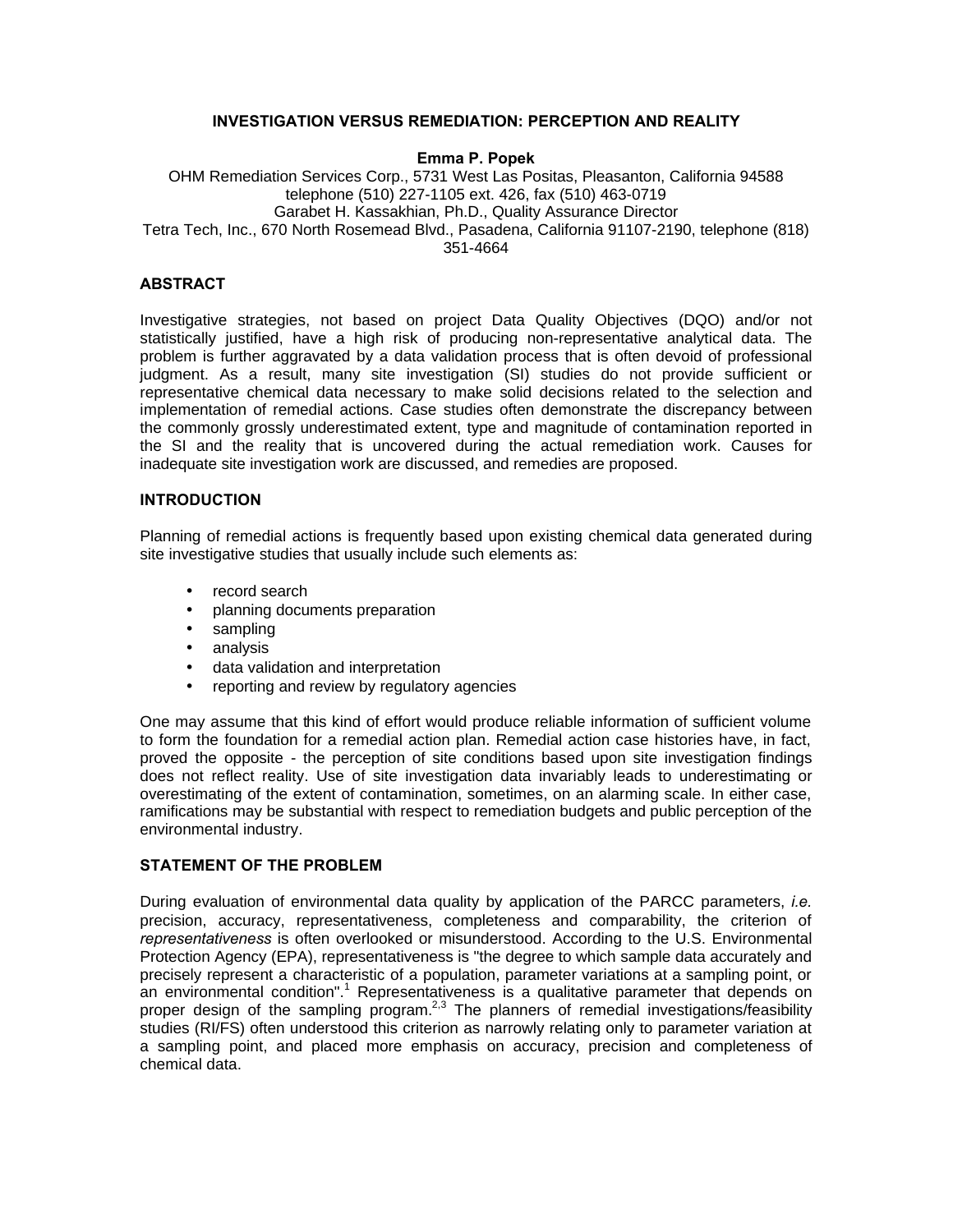The data may be accurate, precise and complete, but if they are not representative of site conditions, they become useless or even financially damaging. Principal reasons for underestimating or overestimating the extent of contamination that usually originate from improper sampling and analysis design are as follows:

- non-representative samples analyzed for the correct contaminants
- representative samples analyzed for the incorrect contaminants
- non-representative samples analyzed for the incorrect contaminants

### *All three situations present a distorted view of the site under investigation and are equally useless for planning remediation activities.*

In spite of the fact that over the years the environmental industry has accumulated significant experience in RI/FS, a review of the RI/FS reports shows that in the past environmental consultants had a poor understanding of, or ignored, the Data Quality Objective (DQO) process.<sup>4,5</sup> In their work plans, RI/FS firms adhered to strict analytical protocols and data validation to achieve the goals for the data quality indicators instead of focusing on the overall project objectives and the means to fulfill them, such as:

- understanding the intended use of the data
- using screening techniques
- developing representative sampling designs
- statistically evaluating the collected data

During contract negotiations they were forced to reduce the number of samples and sampling locations, while substituting the required-analyses with less expensive and thoroughly irrelevant tests. In one instance in 1996, the previous SI studies had indicated that the site was contaminated with selected semivolatile organic contaminants as determined using EPA Method SW8270 [Gas Chromatography/Mass Spectrometry (GC/MS)]. During Phase II of the same investigation, budget cuts reduced the number of samples from a projected 200 to 39, and substituted the non-selective Diesel Range Organics (SW 8015 Modified) for EPA Method SW 8270.

During budget negotiations Quality Assurance/Quality Control (QA/QC) was the preferred target of "reduction in scope" cutbacks by the project managers and contracting personnel of the negotiating parties. It is obvious that many of the sampling and analyses plans were prepared by engineers and geologists without chemist's participation. Chemists who validated the data did not take part in project planning or execution and did not assist in the interpretation of the data for project decisions.

During review of the project work plans, regulatory agencies often compromised to get at least some work done in a "better than nothing" attitude. Reductions in the comprehensiveness of the field investigation, based on budgetary considerations, schedule-driven approval of incomplete plans, superficial or protocol-oriented reviews by technically unqualified agency personnel, all come back to haunt the stakeholders at remediation time.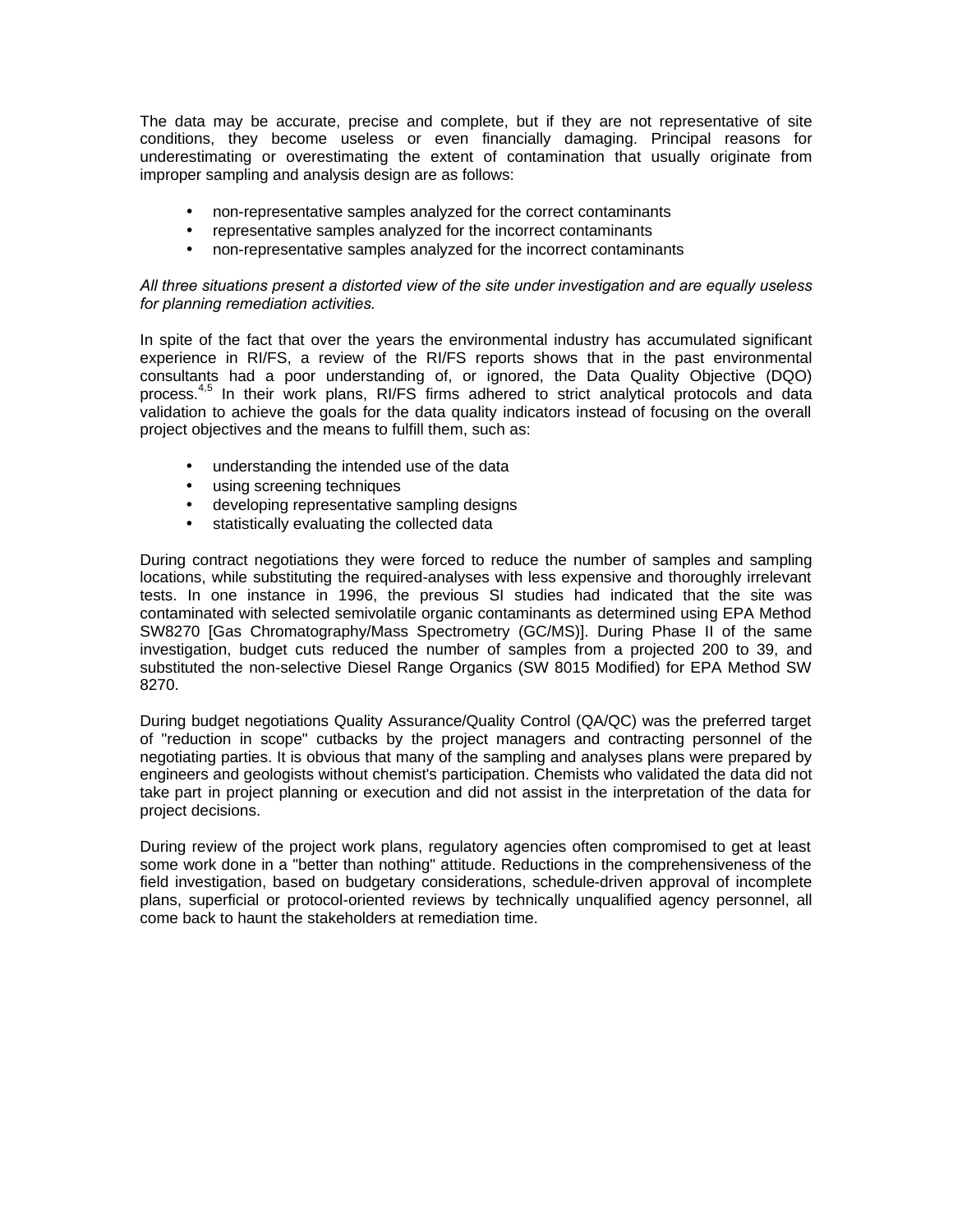# **CASE STUDIES**

The following case studies clearly illustrate the need for more effective site characterization sampling and analysis approach that will generate representative and usable chemical data.

## Case Study 1. Pesticide Shop at a Former US Military Installation

#### *Investigation*

A small building has been used to store, mix and dispense pesticides for mosquito control. During site investigation, the RI contractor collected four judgment surface samples for Contract Laboratory Program (CLP) organochlorine pesticides and polychlorinated biphenyl (PCB) analysis. The pesticides detected in the soil were *DDT* and *DDE* at concentrations ranging from *0.07 mg/kg to 2.6 mg/kg. Aroclor 1260* was also detected in one of the samples at a concentration of *1.7 mg/kg.* Based on these data, the RI contractor recommended removal and incineration of approximately *75 cubic yards* of contaminated surface soil. Site-specific cleanup levels were established as follows: *DDT* and *DDE* at a concentration of *1 mg/kg,* and *PCBs* at concentrations of *1 mg/kg* for the upper 4 feet of the subsurface and *25 mg/kg* for the soil at 4 feet below ground surface (bgs).

#### *Remediation*

In order to better define excavation boundaries, the remedial contractor conducted a thorough surface delineation at the site prior to excavation. A mobile laboratory operated by the remedial contractor developed and validated a screening analytical method for DDT and its metabolites. This screening method which was based on EPA Method SW 8080 with relaxed QC acceptability criteria, produced quantitative data of known quality. The PCB screening was conducted with immunoassay kits with the detection limits of 1 mg/kg and 25 mg/kg.

Due to the low mobility of the contaminants of concern in the subsurface and based on the history of site use, the remedial contractor selected the judgment sampling strategy. Sample locations were initially placed in the areas where the RI contractor detected elevated concentrations of contaminants. Further delineation proceeded laterally to the depth of 4 feet. A total of 60 samples were collected and screened for DDT and DDE. Table 1 summarizes the results of the DDT screening.

| <b>DDT Concentrations</b>                             | Number of samples collected at different depths |        |        |        |
|-------------------------------------------------------|-------------------------------------------------|--------|--------|--------|
|                                                       | $0.25$ feet                                     | 2 feet | 3 feet | 4 feet |
| Below 1 mg/kg                                         | 14                                              |        |        |        |
| Between 1 mg/kg and 10 mg/kg                          | 12                                              | 4      | None   | None   |
| Greater than 10 mg/kg                                 |                                                 |        | None   | None   |
| Maximum DDT concentrations at different depths, mg/kg |                                                 |        |        |        |
|                                                       | 790                                             | >60    | 0.2    | 0.73   |

#### **Table 1.** Summary of DDT screening

The remedial contractor also screened for PCBs a total of 11 surface samples, that were collected from the area of previous PCB detection by the RI contractor. Five out of eleven surface samples had the *PCB concentrations above 1 mg/kg, and the concentrations of PCBs in three of these samples exceeded 25 mg/kg.* Four samples collected at the depth of 4 feet bgs did not contain PCB contamination above the concentration of 1 mg/kg.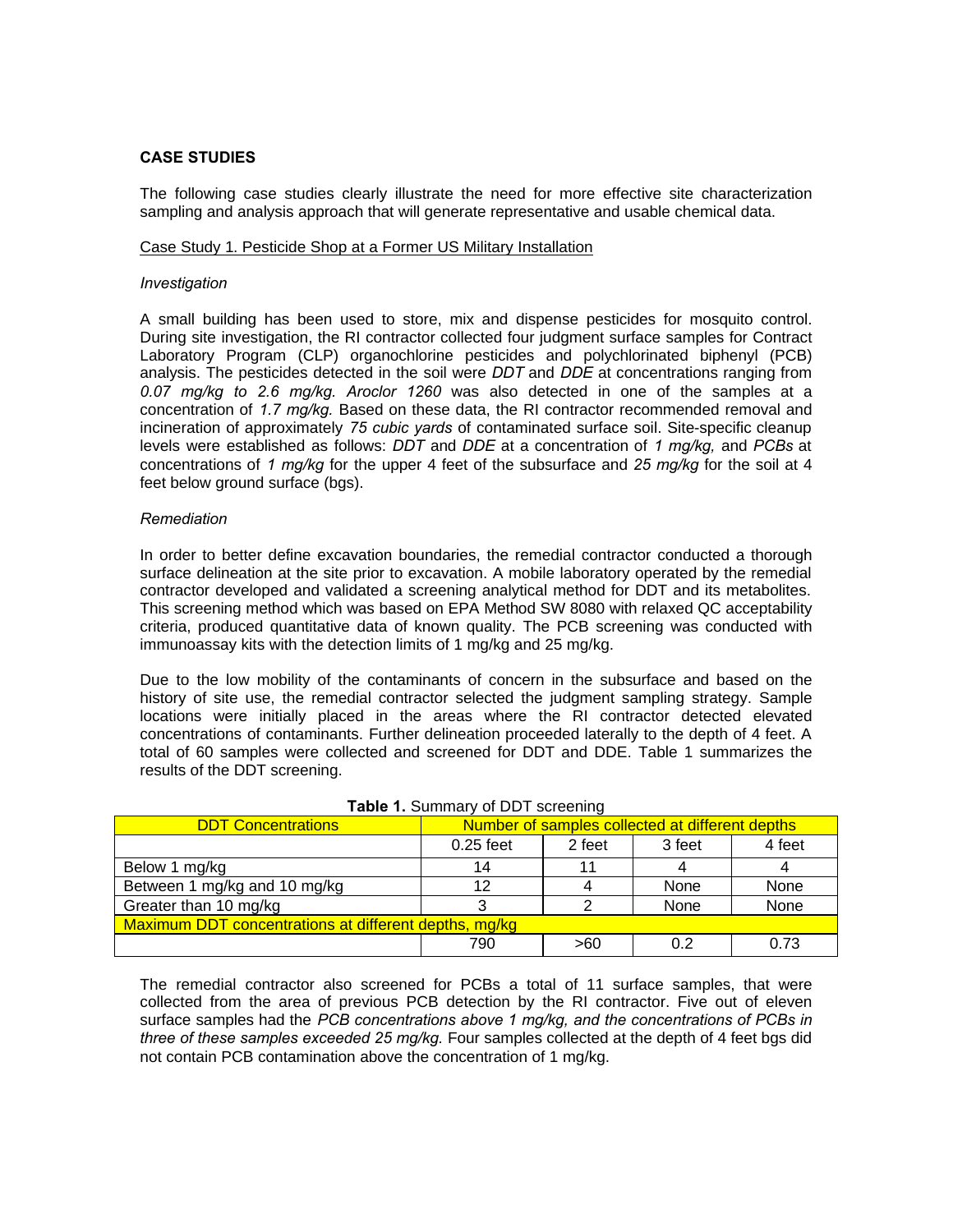Excavation of contaminated soil was guided by the results of screening analyses, with contaminated soil selectively removed from the "hot spot" areas until the cleanup levels had been reached. Confirmation analysis of 136 samples was conducted by an off-site laboratory that used the CLP analytical protocol. *Based on results of field screening, a total of 668 cubic yards of DDT and PCB contaminated soil were removed from the site, compared to 75 cubic yards originally estimated by the Rl contractor.*

There were 10 sites at this military installation that were identified by the RI contractor as having limited surface contamination with organochlorine pesticides and PCBs. The RI contractor projected that a total of 735 cubic yards of contaminated soil would be removed from all sites and incinerated. Based on accurate contaminant delineation, the remedial contractor removed a total of 2,300 cubic yards of contaminated soil. The client reviewed the project budget and ruled out incineration as a disposal option due to prohibitively high costs for transportation and disposal. Instead, after conducting a treatability study, the remedial contractor carried out a more cost effective on-site stabilization treatment, followed by disposal at a local landfill.

#### Case Study 2. A Former Landfill

#### *Investigation*

Drums with hazardous waste were buried in a landfill. No records were kept to document the nature of the hazardous waste or the number of drums. In 1985, during Stage 1 site investigation, the RI contractor did not find any significant levels of contaminants at the site, and recommended additional investigation. In 1988 during Stage 2 investigation, another RI contractor conducted magnetic, electromagnetic and electrical resistivity surveys, a soil gas survey and placed 5 soil borings and one monitoring well at the site. Three soil boring samples contained *Total Petroleum Hydrocarbons* (TPH) concentrations of up to *6,700 mg/kg* and various concentrations of benzene, toluene, ethyl benzene and xylenes (BTEX). Shallow buried drums were also uncovered.

In 1993, another RI contractor conducted a Stage 3 site investigation which included the placement of 5 borings to 50 feet bgs, 1 boring to 100 feet bgs, with a total of 12 soil samples collected at various depths. Eight surface soil samples were also collected. All samples were analyzed for Volatile Organic Compounds (VOCs), pesticides, herbicides, Polynuclear Aromatic Hydrocarbons (PAH) and metals, and the data were validated. The only contaminants found in surface soil samples were *PCBs,* with the highest concentration of *54 mg/kg.* The RI contractor unearthed five drums with hazardous waste that contained trichloroethane (TCA) and PCBs. Results of soil boring samples analyses did not show elevated target analyte concentrations and were consistent with the background concentrations at the site.

Based on Stage 1, 2 and 3 site investigation reports, the RI contractor came to the following conclusions:

- 1. The number of drums remaining in the subsurface was estimated as 10-20. Later, after a second drum burial area was identified, this number was revised upward to 40-50.
- 2. The size of the drum burial pit was predicted to be 40 feet wide, 40 feet long and 10 feet deep.
- 3. The drums contained products with PCBs, and were the source of surface soil contamination.
- 4. The volume of PCB-contaminated soil to be excavated was estimated at 300 cubic yards.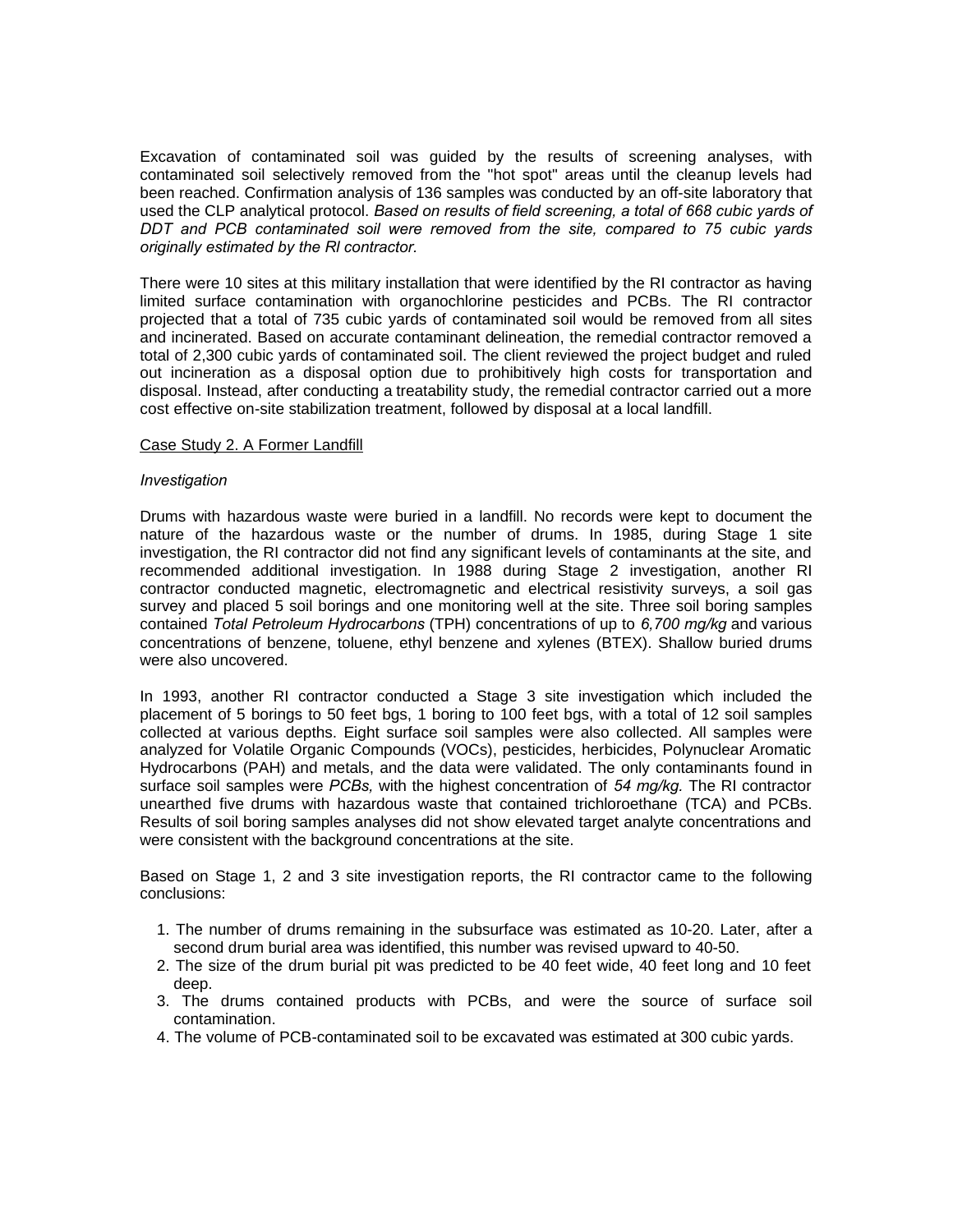### *Remediation*

A non-time-critical removal action was planned for the site. Site-specific cleanup criteria were set up for PCBs and TCA, and the EPA Region IX Preliminary Remediation Goals (PRGs) for industrial soil served as the cleanup goals for an extensive list of target analyses.

*In 1995,* a remedial contractor conducted a trenching drum removal action at the site, during which *177 drums were removed.* Drum contents were composited and analyzed for disposal profiling. The *highest PCB* concentration found in the drum samples was *0.91 mg/kg.* The only other target analyses detected at elevated concentrations were the BTEX compounds. Thirty cubic yards of excavated soil were not contaminated with PCBs.

*In 1996* another remedial contractor continued drum removal activities at the site. A total of *469 decomposed, leaking drums were removed from a pit which measured 100 feet in length, 55 feet in width and up to 14 feet in depth.* The contents of the drums were composited and characterized for disposal profiling. The major components of the drum contents were diesel fuel and waste oil. One out of eight composite samples had a concentration of *PCB at 2.3 mg/kg,* and five had *TCA* detected at concentrations ranging from *1 mg/kg to 1300 mg/kg.* Soil in some areas of the burial pit was grossly contaminated with diesel fuel and waste oil.

The last remedial contractor extensively characterized surface soil next to the drum pit by collecting 127 surface samples on a 20 foot square grid and screening them for PCBs with immunoassay kits. *As delineated by the site investigation data, the characterized area should have covered 13,200 square feet east of the excavation pit. The actual extent of surface area contamination to the north, east and south of the pit as determined by field screening was 51,000 square feet.* The vertical extent of PCB contamination was limited to the upper two feet of the subsurface. Contaminated soil was selectively removed, and a total of 520 cubic yards of PCBcontaminated soil were disposed of at a Toxic Substances Control Act (TSCA)-permitted facility.

### **DISCUSSION**

Why did these situations happen? In our opinion, they took place because of an incorrect focus of the RI contractor on the accuracy and precision of data, instead of data representativeness.

Comparison of on-site screening results for the pesticide shop in Case Study 1 to the RI results showed a dramatic discrepancy in DDT concentrations. The R:1 contractor disputed the findings of the remedial contractor using the following arguments:

- The RI data were acquired according to the CLP protocols, followed by data validation, therefore, they must be correct.
- The on-site laboratory screening results were too high. Since they were not obtained by the CLP protocol, it was claimed-that they were likely to be incorrect.

To resolve the argument, homogenized split samples were analyzed by the on-site laboratory and an off-site laboratory. The obtained results were comparable, and the concentrations of DDT were in the range of 300 mg/kg.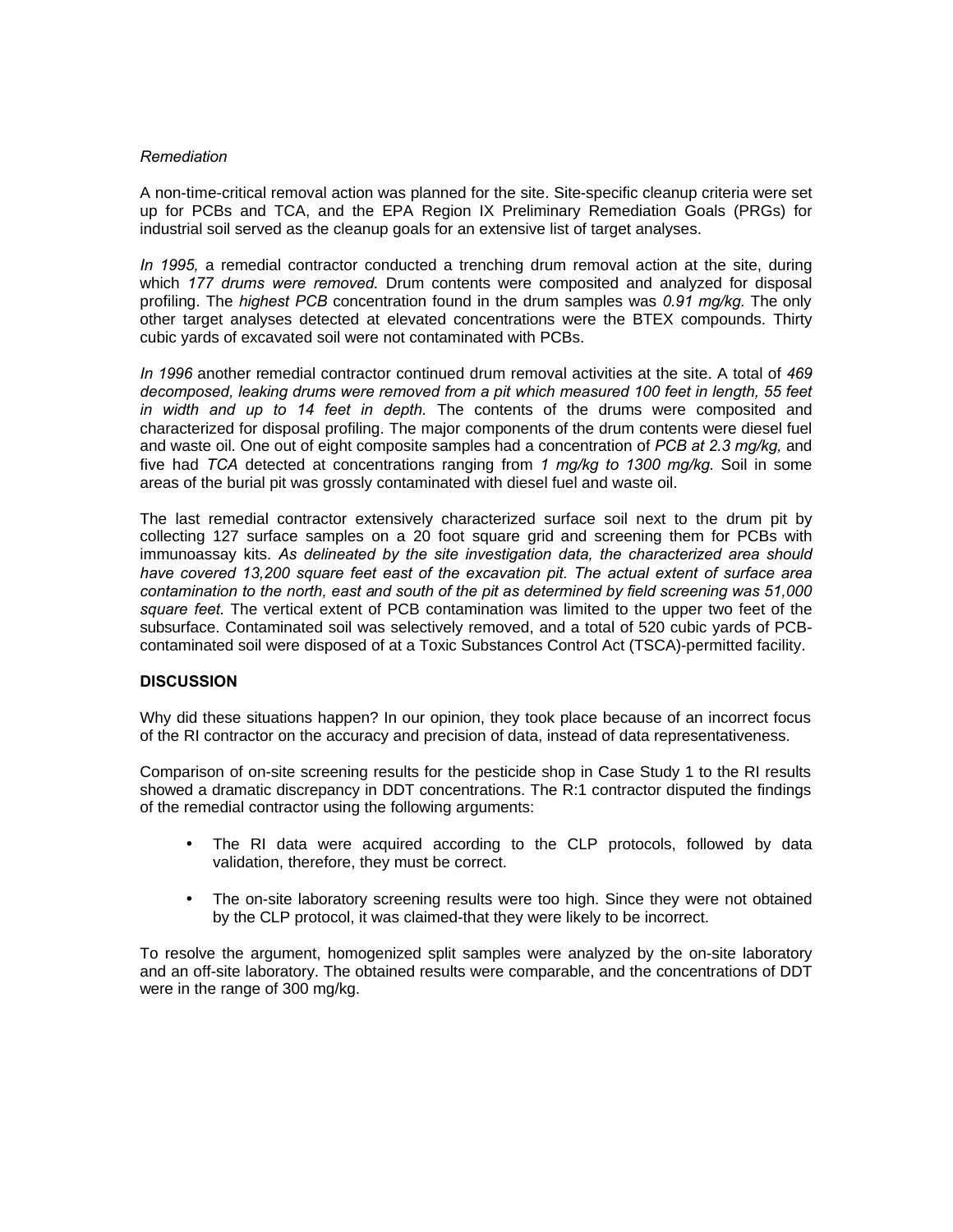Data sets obtained by the RI contractor and the remedial contractor were precise, accurate and legally defensible. However, due to inadequate sampling design, the data collected by the RI contractor, were not representative of the site conditions. In our experience, at DDT handling facilities one can expect sporadic distribution of DDT at shallow depths in the subsurface. Surface soil contamination is affected by wind, rain and human activities, and often does not reflect the true site conditions. This project would have benefited if more samples had been collected and screened during the RI phase. *Placing emphasis on expensive analytical protocols and data validation instead of focusing on the sampling design and the project DQOs lead to misleading conclusions on the site conditions and in the selection of remedial options.* 

It was apparent that the sampling plans for the landfill project (Case Study 2) were prepared by geologists because the RI/FS report was more detailed in its geology than its chemistry, and the focus of the investigations was on vertical, instead of lateral site delineation. The three RI contractors, who were probably constrained by project budgets, collected a very limited number of samples from the site. No field screening for soil was conducted; instead, emphasis was on placement of expensive deep soil borings and data validation.

Discovery of shallow buried drums during Stage 2 investigation should have alerted the RI contractor to the fact that surface contamination from drum spillage and handling was a distinct possibility, and that more surface characterization would be beneficial. The presence of BTEX and TPH in the subsurface was an indicator that the drums most likely contained petroleum products. Nevertheless, the TPH analyses were not conducted during Stage 3 site investigation. Instead, the RI contractor used a more expensive PAH analysis to delineate the site, without considering the fact that only trace levels of selected PAH are present in refined petroleum products such as diesel fuel and waste oil.

The three site investigations did not provide nearly enough information for estimating the magnitude of the cleanup effort. Inadequate numbers of samples, improper sampling design and analyses provided an unrepresentative picture of the true site conditions. That is why the number of buried drums and the extent of surface soil contamination with PCBs came as a major surprise during removal actions. *The inability of the magnetic, electromagnetic and electrical resistivity surveys to distinguish between 10 and 500-600 steel drums buried at shallow depths makes one wonder if these techniques were properly applied or results were misinterpreted.*